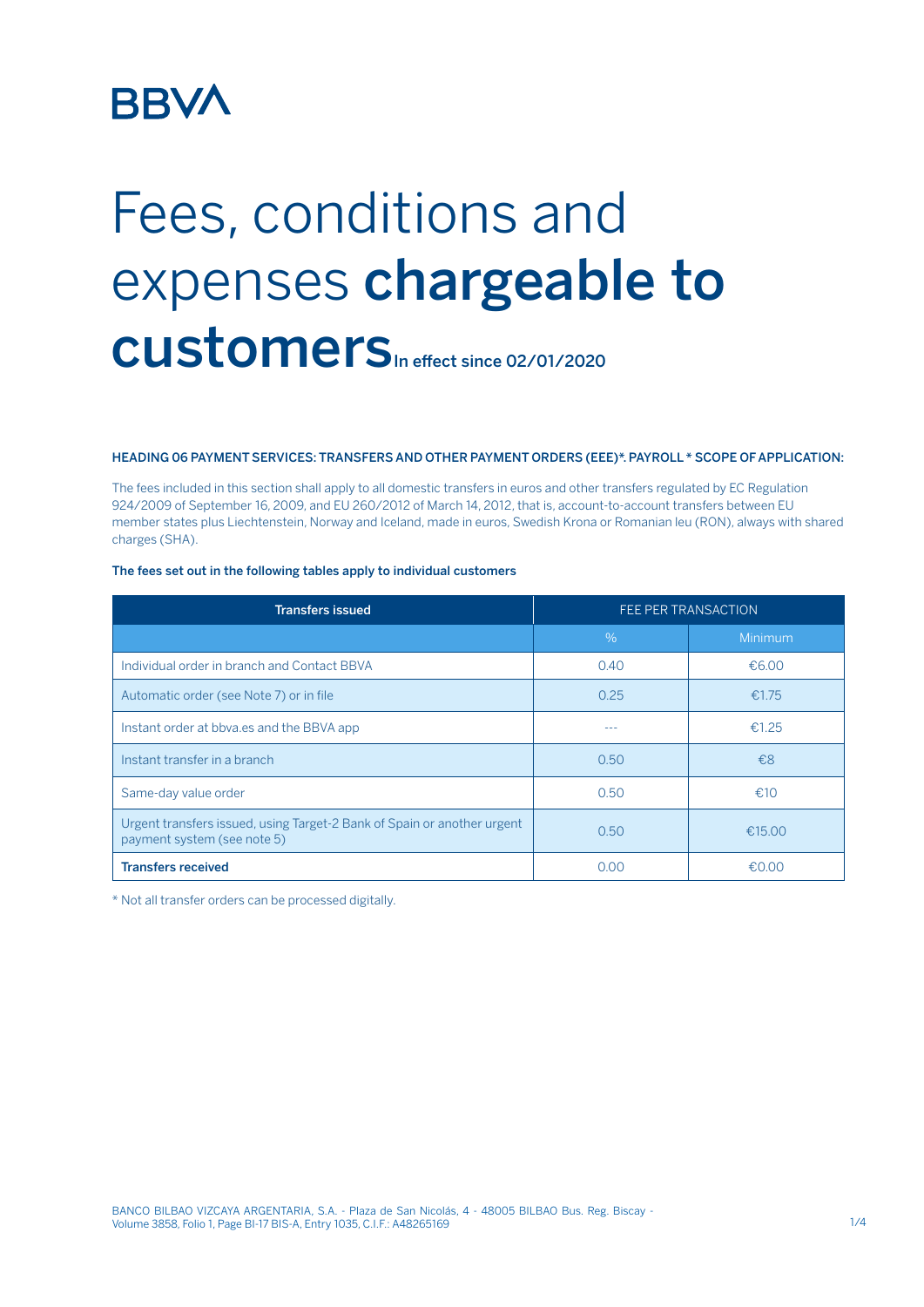### **BBVA**

#### The fees set out in the following tables apply to customers that are legal entities

| <b>Transfers Issued</b>                                                                                   | <b>Transaction fees</b> |              |  |
|-----------------------------------------------------------------------------------------------------------|-------------------------|--------------|--|
|                                                                                                           | $\frac{0}{0}$           | Minimum      |  |
| Individual order in branch                                                                                | 0.40                    | €6.00        |  |
| Automatic order or in file                                                                                | 0.25                    | €1.75        |  |
| Instant order in BBVANetcash                                                                              | 0.50                    | $\epsilon$ 6 |  |
| Same-day value order                                                                                      | 0.50                    | €10          |  |
| Urgent transfers issued, using Target-2<br>Bank of Spain or another urgent<br>payment system (see note 5) | 0.50                    | £15          |  |
| Transfers received                                                                                        | 0.00                    | €0.00        |  |

\* Not all transfer orders can be processed digitally.

#### Additional transfer fees applicable to both natural and legal persons

| Item                                                                                                                                                                                                                                                                     | $\frac{0}{0}$ | Minimum and<br>maximum<br>or fixed in euros |
|--------------------------------------------------------------------------------------------------------------------------------------------------------------------------------------------------------------------------------------------------------------------------|---------------|---------------------------------------------|
| Transfers that are issued and received with insufficient or incorrect information<br>are charged an additional fee of (see Note 1) applicable to both the issuer and the<br>receiver                                                                                     |               | €15.00                                      |
| From deposit or receipt of cash: For the orderer when the order is carried out in<br>deposit of cash and not with debit to account and for the beneficiary when the<br>order is delivered in cash and not with credit to account.                                        | 1.00          | €3 minimum<br>€15 maximum                   |
| For compliance with special instructions, when the payer instructs that special<br>actions be carried out for the warning or contact or special communications with<br>the beneficiary which might prevent the automatic processing of the transaction<br>(see Note 11). |               | €15.00                                      |
| For the cancellation, modification or return of the transfer, at the payer's expense.<br>(See Note 9)                                                                                                                                                                    |               | €20.00                                      |
| An additional fee per message will be charged for transfers carried out by<br>Internet, when the ordering party requests the notification to the beneficiary by<br><b>SMS</b> message                                                                                    |               | €0.15 per message                           |
| For the issue of unit receipt in multiple transfers, additional to the settlement<br>summary sheet, at the payer's request.                                                                                                                                              |               | 0.30 euros per<br>supporting<br>document    |
| The total transfer expenses (telex, swift and EBA) per transaction shall be<br>charged.                                                                                                                                                                                  |               | <b>EUR 10</b>                               |
| For each request and as expenses for issuing and sending a copy of the message<br>(swift) sent by the sending party to support execution of the order.                                                                                                                   |               | EUR <sub>3</sub>                            |
| An additional fee will be charged for conversions to SEPA format.                                                                                                                                                                                                        | 0.10          | €1.45 minimum                               |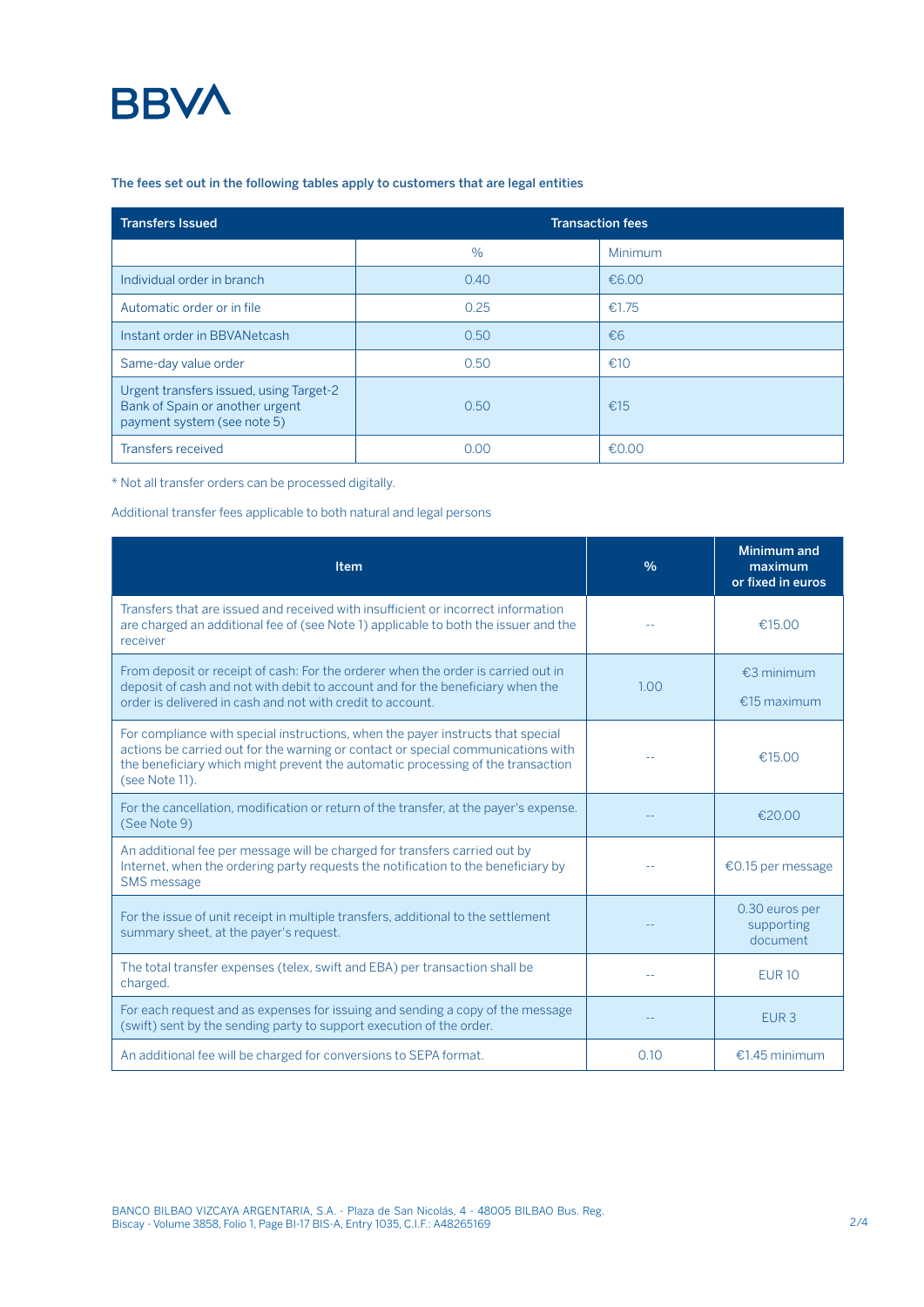

- NOTE 1 The customer must provide the Bank with the following information to accept and issue transfers/payrolls:
	- IBAN of the ordering party, except for orders that are made against over-the-counter deposits. Name or registered name and full address of ordering party and NIF/CIF, as applicable.
	- Name or registered name of beneficiary.
	- The beneficiary's full and valid International Bank Account Number (IBAN). Amount and currency of transfer.
- NOTE 2 In the case of commercial bills collected which, pursuant to article 6 of the Exchange and Check Act, earn interests at the expense of the drawee, as noted in HEADING 01, Note 6, the payment of this interest to the holder Bank shall be considered to be a transfer and therefore subject to the charging of fees for this concept.
- NOTE 3 In order to be able to apply the reduced rate for magnetic media, the number of transactions for each medium received, in accordance with the specifications of the Spanish Banking Association, will have to be equal to or higher than 200 transactions.
- NOTE 4 The delivery of batch orders understood to be 200 or more transactions by the ordering party in magnetic medium, has to be in the Bank's possession, in the form and place of treatment agreed according to the modality, with minimum advance notice of five business days from the order date thereof, which shall be the same as the "payment date". If the presentation is made on paper, the advance must be eight days.

In cases in which the order given by the customer does not comply due to its signature or because there are insufficient funds in the debit account, the "order date" shall be considered to be the date on which it can be executed once the outstanding requirement is completed.

- NOTE 5 Those executed at the behest of the customer on the same day to credit the beneficiary's bank account, also on the same day. Automated processing must be possible for these transfers, and so the debit and credit accounts will be identified with the correct and valid IBAN.
- NOTE 6 The mailing expenses generated in each dispatch will be charged as specified in HEADING 00 of the fee schedule, conditions and expenses applicable to customers.
- NOTE 7 Automatic transfers shall be considered to be those carried out through channels in which the customer interacts without needing a branch employee. Not all transfers can be issued automatically.
- NOTE 8 Automatic processing is not possible when the credit account is technically incorrect or missing.
- NOTE 9 If the payee's or payer's payment service provider passes on any fees or expenses for canceling, changing, returning or adding data to the order, they will be passed to the ordering or destination customer, as applicable.
- NOTE 10 No fees and/or expenses shall be applied for any transactions (orders, transfers, check issue, etc.) specified in the heading on legal and natural persons, provided that the natural persons agree with the Bank that the provisions of Order EHA/2899/2011 of October 28 shall not apply when they are acting in their professional or business capacity, when fees and expenses, which have been set based on the amount of the transactions, the execution of a certain number of transactions, transactions made within a certain time, etc. have been agreed while these agreements remain in effect.